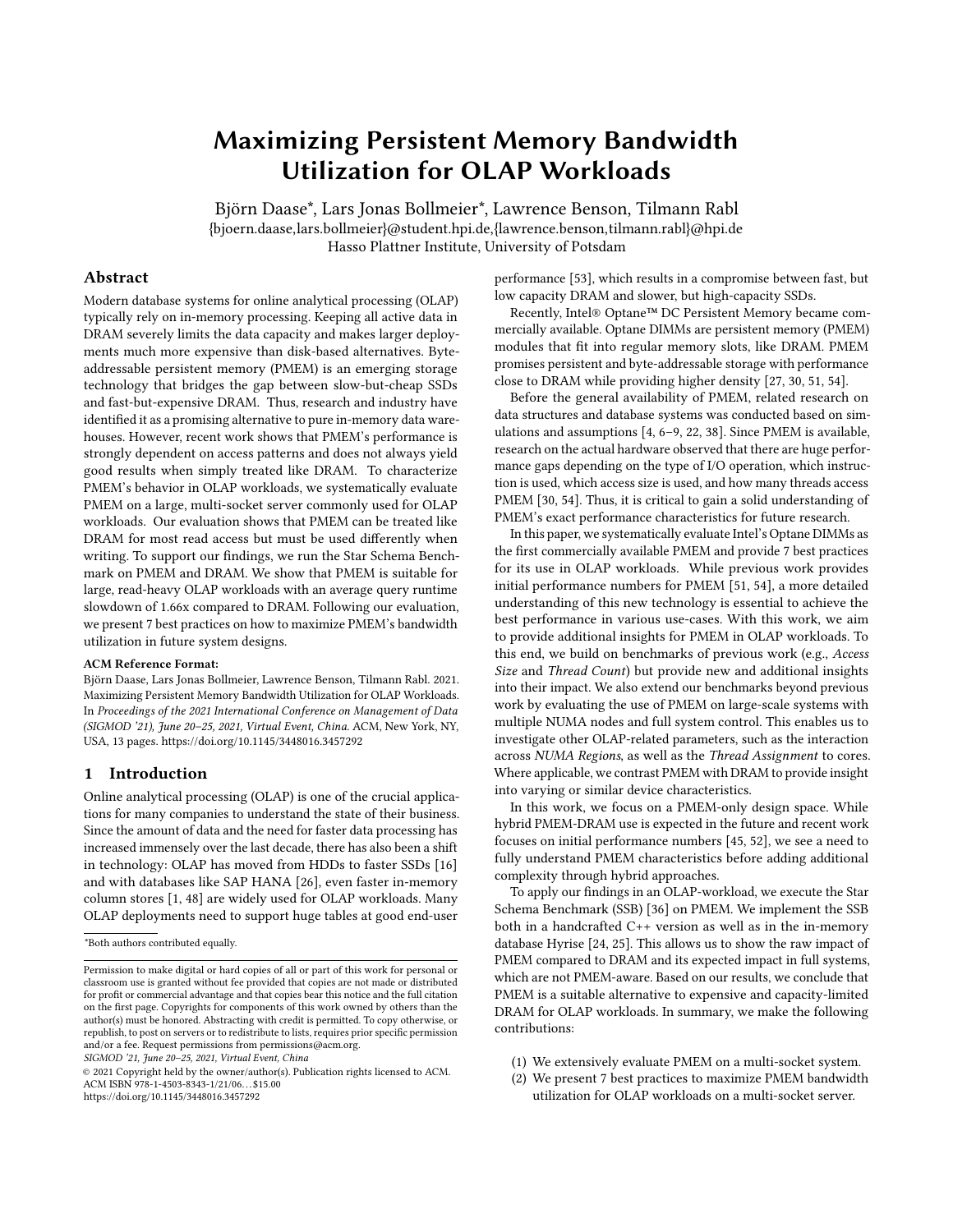<span id="page-1-1"></span>

Figure 1: System Architecture.

(3) We run the Star Schema Benchmark on PMEM and DRAM in a handcrafted C++ version and the database Hyrise.

The remainder of this paper is structured as follows. Section [2](#page-1-0) provides background on PMEM, OLAP characteristics, and describes our benchmark setup. In Section [3](#page-2-0) and Section [4,](#page-5-0) we evaluate PMEM's sequential read and write bandwidth across several axes. Section [5](#page-8-0) focuses on mixed workloads and random access performance. In Section [6,](#page-9-0) we present an implementation of the Star Schema Benchmark on PMEM. Section [7](#page-11-0) condenses our insights into a set of best practices for PMEM bandwidth. We end this paper with related work in Section [8,](#page-11-1) before concluding in Section [9.](#page-11-2)

## <span id="page-1-0"></span>2 Background

In this section, we introduce persistent memory, describe relevant characteristics of OLAP workloads, and provide an overview of the system we perform our evaluation on.

#### 2.1 Persistent Memory

PMEM is generally defined by its two most significant attributes: byte-addressability and persistency. These properties conceptually place it somewhere between persistent block-devices like SSDs or HDDs and volatile, but byte-addressable DRAM. The first and currently only publicly available implementation of PMEM is the Intel® Optane™ DC Persistent Memory. In the following, when speaking about the explicit behavior of PMEM, we refer to the behavior of Optane. Further, as in previous work, we assume that future implementations of PMEM will perform similarly [\[30,](#page-12-7) [54\]](#page-12-9).

Intel Optane's integration into a system is very similar to DRAM as shown in Figure [1.](#page-1-1) It comes in the form factor of a DIMM in the sizes of 128 GB, 256 GB, and 512 GB and is connected to a memory channel. These memory channels are connected directly to the integrated memory controller (iMC) on the CPU. Each iMC serves up to three memory channels and every CPU-socket contains two iMC's, resulting in up to six memory channels connected to PMEM for each socket. The iMC and PMEM modules communicate via the DDR-T protocol, an extension of the DDR4 protocol, allowing asynchronous command- and data-timing.

Read and write accesses are inserted into a corresponding read or write pending queue (RPQ or WPQ) inside the iMC. In a system with multiple sockets, I/O operations can be inserted from one socket into the WPQs and RPQs of another socket by transmitting them over the Intel Ultra Path Interconnect (UPI), effectively allowing one socket to utilize PMEM of another socket. After insertion into the WPQ, write operations are guaranteed to be processed and thus

<span id="page-1-2"></span>

Figure 2: DIMM Interleaving. Data is interleaved at 4 KB across 6 DIMMs forming one filesystem mount point.

persisted by PMEM, even in case of a power loss. As the CPU has a cache line size of 64 Byte and Optane memory has an internal granularity of 256 Byte, multiple accesses to consecutive addresses result in a single internal read for PMEM, loading 256 Byte into a buffer and resolving following accesses from this buffer.

PMEM can be used in two different modes: Memory Mode and App Direct Mode. Memory Mode adds PMEM to the available DRAM as addressable main memory and DRAM becomes an inaccessible "L4"-cache in front of PMEM. Since it is not guaranteed that dirty cache lines in DRAM are persisted in case of power loss, this mode does not guarantee persistency. App Direct Mode makes PMEM explicitly addressable outside of DRAM and allows the application to map PMEM into its virtual address space. In App Direct, PMEM profits from direct access, allowing PMEM to be accessed like a filesystem (fsdax) or character-device (devdax), without filesystemoverhead or the use of the OS page cache. Both modes can be used in parallel, where parts of PMEM are in Memory Mode and extend DRAM, while other parts of PMEM in App Direct Mode act as a persistent storage device. As the App Direct Mode provides more control over PMEM, most research focuses on it instead of the Memory Mode [\[37,](#page-12-20) [45,](#page-12-15) [54\]](#page-12-9). However, existing applications need to be re-written to use PMEM with it, whereas Memory Mode transparently gives applications more DRAM without any changes. Data stored on PMEM is interleaved across the DIMMs of a socket in steps of 4 KB as shown in Figure [2.](#page-1-2) Following this, in a system with six PMEM DIMMs per socket, data larger than 20 KB will be striped across all DIMMs. This interleaving allows data to be accessed in parallel on multiple DIMMs.

While integrated into the system similarly to DRAM, research on Intel Optane conducted by Yang et al. [\[54\]](#page-12-9) shows that PMEM behaves a lot more nuanced and has characteristics that differ significantly from the idea of "slow, persistent DRAM" as assumed by earlier research [\[5,](#page-12-21) [37,](#page-12-20) [53,](#page-12-5) [55\]](#page-12-22). Reading from PMEM yields approx. a third and writing a seventh of the bandwidth of DRAM, but is still at least an order of magnitude higher than on SSD. Like SSDs, PMEM wears out over time and offers much higher capacities than DRAM, which is typically used in smaller 32 GB DIMMs on servers [\[45\]](#page-12-15).

# 2.2 Online Analytical Processing

Today's data workloads on an industrial scale are mainly placed in two categories: Online Transaction Processing (OLTP) and Online Analytical Processing (OLAP). OLTP requires low latency reading and writing while primarily accessing only a few records per transaction [\[23\]](#page-12-23). OLAP is, aside from the ingestion of the data, generally read-only. The queries are more complex and often require scanning and joining multiple tables, resulting in large intermediate results and a need for higher memory capacity [\[46,](#page-12-24) [49\]](#page-12-25). Following this,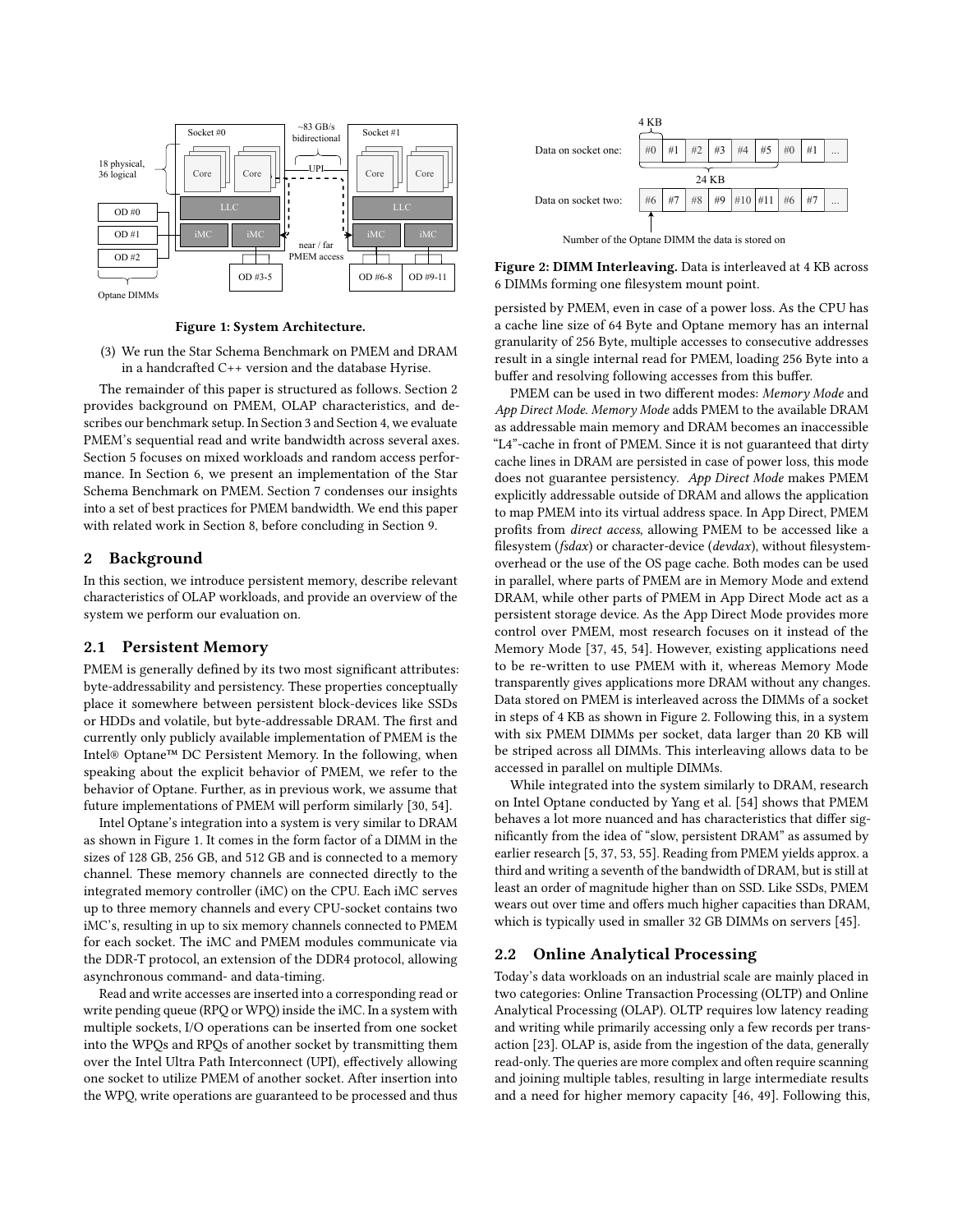both the huge table sizes as well as maintaining a good end-user performance were identified as core challenges for OLAP systems [\[53\]](#page-12-5). Recent work on in-memory OLAP systems shows that OLAP on high-performance column stores can be orders of magnitude faster than on traditional row stores [\[2,](#page-12-26) [48\]](#page-12-4). However, even in these optimized column stores performance is lost due to long-latency data cache misses, which can directly be connected to the bandwidth saturation of the underlying storage medium [\[46\]](#page-12-24). Due to this, in this paper, we mainly focus on increasing the bandwidth of PMEM to maximize its performance for OLAP.

# 2.3 Experimental Setup

We perform our experiments on a dual-socket server with an architecture as shown in Figure [1.](#page-1-1) This design is very similar to the benchmark systems used in previous research [\[45,](#page-12-15) [54\]](#page-12-9). The CPUsockets are Intel® Xeon® Gold 5220S with 2.70 GHz base frequency and 18 CPU cores each. Two logical cores are available per physical core due to hyperthreading. The logical cores share the physical core's L1 and L2 caches. Hyperthreading gives us 36 (18 x 2) logical cores per socket and 72 (36 x 2) logical cores in total.

There are two iMC's per socket with three memory channels, each connected to one PMEM DIMM, resulting in six (3 channels x 2 iMC's) PMEM DIMMs per socket and twelve (6 DIMMs x 2 sockets) DIMMs for the whole system. We use 128 GB Intel Optane DIMMs, resulting in a total PMEM capacity of 1.5 TB (128 GB x 6 DIMMs x 2 sockets). Besides PMEM, a 16 GB Samsung DDR4 DIMM is connected to every memory channel, totaling 186 GB (16 GB x 6 channels x 2 sockets) of DRAM.

As our server contains four NUMA nodes with different memory access distances to each other, we distinguish between the terms NUMA region and NUMA node for our benchmarks. Each NUMA node consists of 9 physical cores and one iMC connected to three PMEM DIMMs as well as three DRAM DIMMs. A NUMA region (i.e., one socket) consists of two close NUMA nodes, where the access distance within the region (intra-region) is nearly identical. The access across NUMA regions (inter-region) incurs higher overhead via the UPI. Consequently, we also distinguish between near and far PMEM, where near PMEM is any DIMM that is within the same NUMA region and far PMEM is any DIMM in the other region.

Our machine runs Ubuntu 18.04 LTS (kernel 4.15). We access PMEM in App Direct Mode via *devdax*. Our evaluation shows that the behavior and trends on *devdax* and *fsdax* are identical but *devdax* consistently achieves a 5–10% higher bandwidth in all experiments. This performance difference is attributed to the impact of page faults in fsdax. As mmap returns zeroed memory by default, any initial page fault in fsdax triggers the kernel to zero the requested page. Once data is present (i.e., the file was written to already or devdax is used), the memory does not need to be zeroed. We ran an experiment to verify this. The performance of devdax and fsdax is identical if all pages were pre-faulted before the measured access. We note, however, that a 2MB page fault (default in PMEM if configured with ndctl) takes ~0.5 ms, thus, pre-faulting 1 GB of PMEM takes at least 0.25 seconds. As we investigate large-scale OLAP workloads, we assume a system to have full hardware-control and to manage memory itself in devdax, which achieves higher bandwidths due to avoiding page faults.

<span id="page-2-2"></span>

Figure 3: Read Bandwidth dependent on Access Size and Thread Count. Bandwidth peaks at 4 KB and high threads counts for grouped reads and is constant for individual sequential reads.

PMEM data is interleaved as described above and shown in Figure [2,](#page-1-2) resulting in a large PMEM character device for each socket. As a programming interface, we use the Persistent Memory Development Kit's libpmem library [\[21\]](#page-12-27) without any of its high-level abstractions. All benchmarks are written in C/C++ and assembly to work as close to the hardware as possible. For additional hardware insights during the benchmarks, we use the Intel® VTune™ Profiler [\[20\]](#page-12-28), which provides detailed information about various system components. Our code is open-source and available on  $\mathrm{GitHub}^{1}$  $\mathrm{GitHub}^{1}$  $\mathrm{GitHub}^{1}$ .

#### <span id="page-2-0"></span>3 Sequential Read Performance

Large full-table scans are the most common read pattern in OLAP workloads [\[14\]](#page-12-29), making them highly dependent on sequential read performance. In this section, we evaluate the maximum read bandwidth of PMEM. We evaluate the impact of the Access Size, the Thread Count, Thread Pinning, NUMA Effects, and Multi-Socket Characteristics. We use the vmovntdqa instruction to read data into the CPU registers and exploit the AVX-512 capability of modern servers, as done in previous work [\[54\]](#page-12-9). Unless stated otherwise, all read benchmarks are performed on 70 GB raw data located in PMEM.

## <span id="page-2-3"></span>3.1 Read Access Size

We first evaluate the access size to determine how many bytes should be read from PMEM to achieve the highest bandwidth.

Workload. We define the access size as the number of consecutive bytes accessed by one thread. The benchmark is run for 1 to 36 threads with access sizes from 64 Byte to 64 KB. We use cores and memory of only one NUMA region, to which threads are pinned using numactl. As each NUMA region has 18 physical cores, we use hyperthreading only for thread counts above 18. In the Grouped Access, reads are interleaved across all threads, i.e., if thread 1 reads bytes 0–255, thread 2 reads from byte 256, which leads to one global sequential read. In Individual Access, each thread has its own disjoint memory region, i.e., thread 1 reads GB 0 to 1, thread 2 reads GB 1 to 2, which leads to #threads sequential reads.

Results. Figure [3](#page-2-2) shows that the access size is relevant when all threads read consecutively from the same location (a) while impacting the bandwidth of individual access only marginally (b). The maximum bandwidth for grouped access ranges from 12 to 40 GB/s for 36 threads, whereas the maximum individual spans only 3 GB. It also shows that in both grouped and individual access, a peak bandwidth of ~40 GB/s is achieved. However, grouped access only achieves this peak for certain configurations and shows large variation, while individual reads constantly perform close to the

<span id="page-2-1"></span><sup>1</sup><https://github.com/hpides/pmem-olap>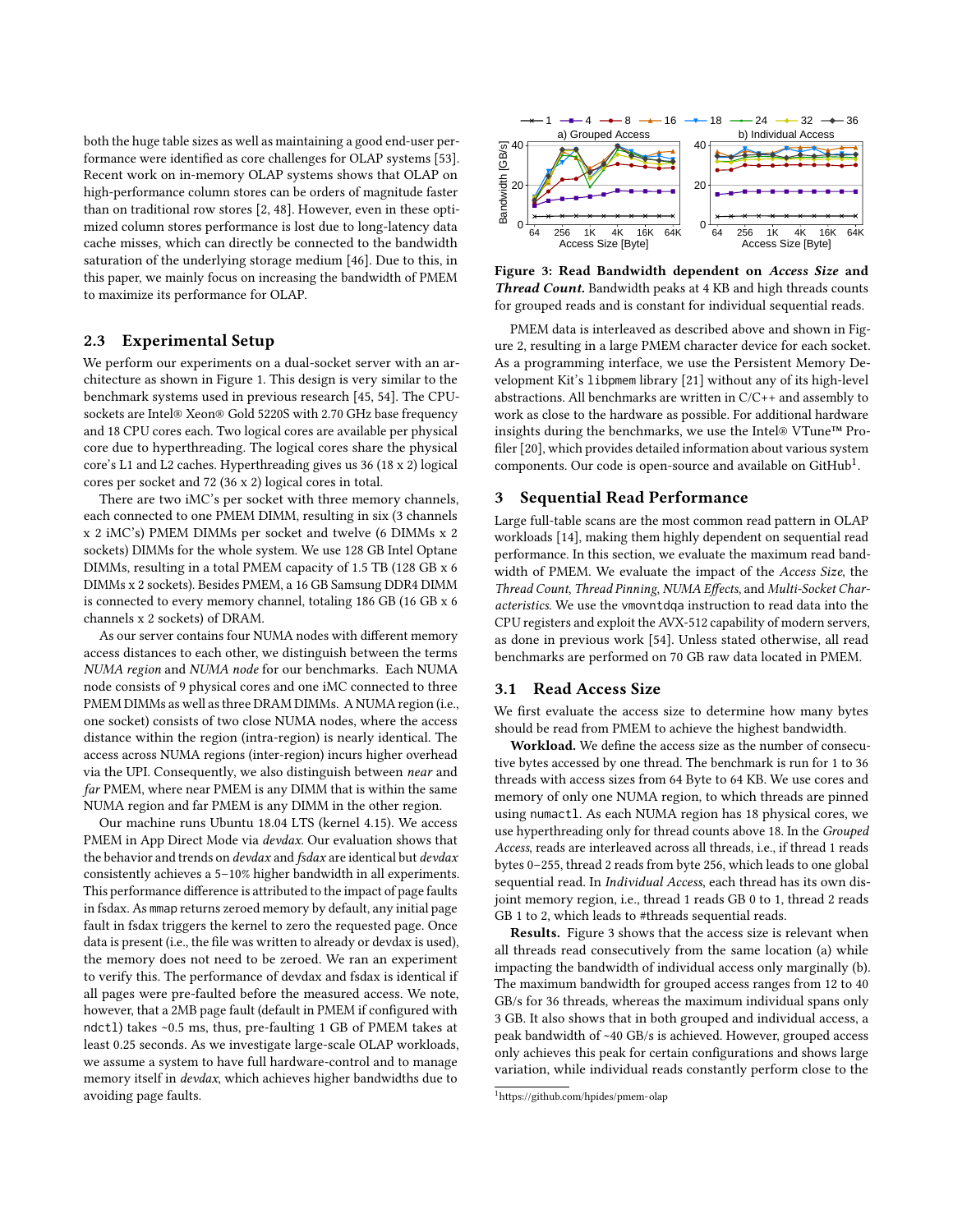peak for high thread counts. In the grouped reads, 4 KB access results in a global maximum for various thread counts, which is not observable for individual reads. The bandwidth stays constant for access sizes larger than 64 KB.

Discussion. The reason for the impact of the access size on grouped reads is threefold. First, for small access sizes (< 256 Byte), nearly all threads operate on the same DIMM, thus not profiting from the parallelism of interleaved memory. This shows that an even distribution of threads to DIMMs is essential to achieve high PMEM bandwidths. This clearly distinguishes PMEM from DRAM. Second, 4 KB access aligns perfectly to the interleaved DIMM boundaries causing an ideal thread-to-DIMM distribution and better prefetching. Third, the L2 hardware prefetcher [\[17\]](#page-12-30) performs poorly for 1 and 2 KB access. When running the same benchmark with the L2 prefetcher disabled, we do not observe the drop at 1 and 2K access but a more constant bandwidth for access larger than 256 Byte. However, we also observe this poor prefetching behavior in DRAM, thus, this is not a PMEM-specific anomaly but indicates that this access pattern is sub-optimal for Intel's L2 hardware prefetcher. We do not recommend disabling the prefetcher, as it is a system-wide setting that might cause unexpected performance degradation.

On the other hand, individual reads profit significantly from Optane-internal prefetching as each core accesses consecutive data in a DIMM. When deactivating the L2 prefetcher, we observe no impact regarding the access size. Thus, for individual reads, the access size is not as relevant. Accesses smaller than Optane's 256 Byte granularity still achieve 30+ GB/s, as the Optane controller can immediately answer consecutive requests from the loaded 256 Byte cache line without causing read amplification.

# Insight #1: Read data from individual memory regions or in consecutive 4 KB chunks to benefit from prefetching and an even thread-to-DIMM distribution.

#### 3.2 Read Thread Count

We now evaluate the optimal read thread count for grouped and individual reads, with the same workload as in the previous section.

Results. Figure [3](#page-2-2) shows that the highest bandwidth (~40 GB/s) is achieved with 16 and 18 threads in both grouped and individual reads. Generally, all thread counts above 16 achieve a very high bandwidth (except for the prefetcher dip in Figure [3a](#page-2-2)). However, adding hyperthreads does not improve the bandwidth. Access with 36 threads constitutes a small outlier, as the other thread counts with hyperthreading perform worse than 18 threads and 36 threads achieve peak performance for certain access sizes. Yet, access with as few as 8 threads achieves nearly as much bandwidth utilization as 36 threads (~15% difference).

Discussion. The main insight from this benchmark is that hyperthreading is generally not needed to saturate PMEM's bandwidth. In certain cases, it even performs worse than using fewer threads. In light of the high impact of prefetching on the access size, we also investigate its impact on the thread count. When disabling the L2 prefetcher, lower thread counts (<8) perform worse but higher thread counts (>18) perform better. This indicates that the prefetcher does not work efficiently for high thread counts reading from various locations. Hyperthreading especially benefits from a disabled prefetcher, as hyperthreads share the L2 cache on one

core, and thus the prefetcher constantly pollutes it. With a disabled prefetcher, 36 threads also achieve the highest bandwidth of ~40 GB/s (like 16/18 threads). However, as prefetching is most likely activated, hyperthreads will not generally increase the bandwidth.

Concluding, more cores lead to higher bandwidth and all physical cores are needed to saturate it. If hyperthreading is used, again, more threads achieve higher bandwidth. While the observation of more threads equals more bandwidth seems trivial, we observe a different behavior in write performance (see Section [4\)](#page-5-0). Thus, we explicitly point out the performance implications of the thread count at this point. We evaluate the impact of the thread-ratio on mixed read-write workloads in Section [5.](#page-8-0)

Insight #2: Use all available cores for maximum read bandwidth and avoid hyperthreaded reads.

# 3.3 Read Thread Pinning

When multiple threads access PMEM, an efficient thread-to-core assignment (or thread pinning) becomes an important factor when aiming for higher bandwidths. We explore three basic approaches to assign (pin) threads to the available cores.

The threads are either not pinned at all (None), pinned to the NUMA region near the PMEM they are accessing (NUMA Region), or to individual cores in that NUMA region (Cores). For None, the scheduler can freely assign threads to cores across all sockets and for NUMA Region, the scheduler assigns only to cores in that region. While the third approach is relatively independent of the scheduler, the first and second approaches rely heavily on its behavior. Relying on the scheduler has the advantage of adaptability to changing workloads, given that the scheduler is aware of PMEM characteristics. However, it also removes the ability to fine-tune the system in favor of a known workload to achieve even higher bandwidths.

Workload. In our setup, the threads are either distributed across all 36 physical cores (None), pinned to the 18 cores of one NUMA region (NUMA Region) or pinned to one individual core (Cores). In the Cores run, with fewer than 18 threads, we fill up the physical cores before placing threads on the logical sibling cores. All pinning variants use individual access with a fixed size of 4 KB.

Results. In Figure [4,](#page-4-0) we observe that pinning to individual cores slightly outperforms only pinning to the NUMA region on that socket when using more than 18 threads. Pinning threads to individual cores gives the highest bandwidth of ~41 GB/s with 18 threads, while only pinning them to a NUMA region results in ~40 GB/s for 18 and 36 threads. No pinning at all results in drastically worse performance, peaking at only ~9 GB/s for 8 and 36 threads.

Discussion. The higher performance with Cores-pinning over NUMA Region is explained by avoiding the scheduling overhead when having to schedule more than 18 threads onto 18 physical available cores. This is not needed when directly pinning the threads to cores. Using 18 threads or fewer does not require scheduling of multiple threads to a single core and therefore results in exactly the same bandwidth for pinning to NUMA regions or individual cores. The general bandwidth drop after 18 threads is again caused by shared L2 pollution of hyperthreads, regardless of the pinning strategy. The low bandwidth for no pinning is caused by the scheduler placing some of the threads on the far socket regarding the PMEM DIMMs we are reading from. This results in threads having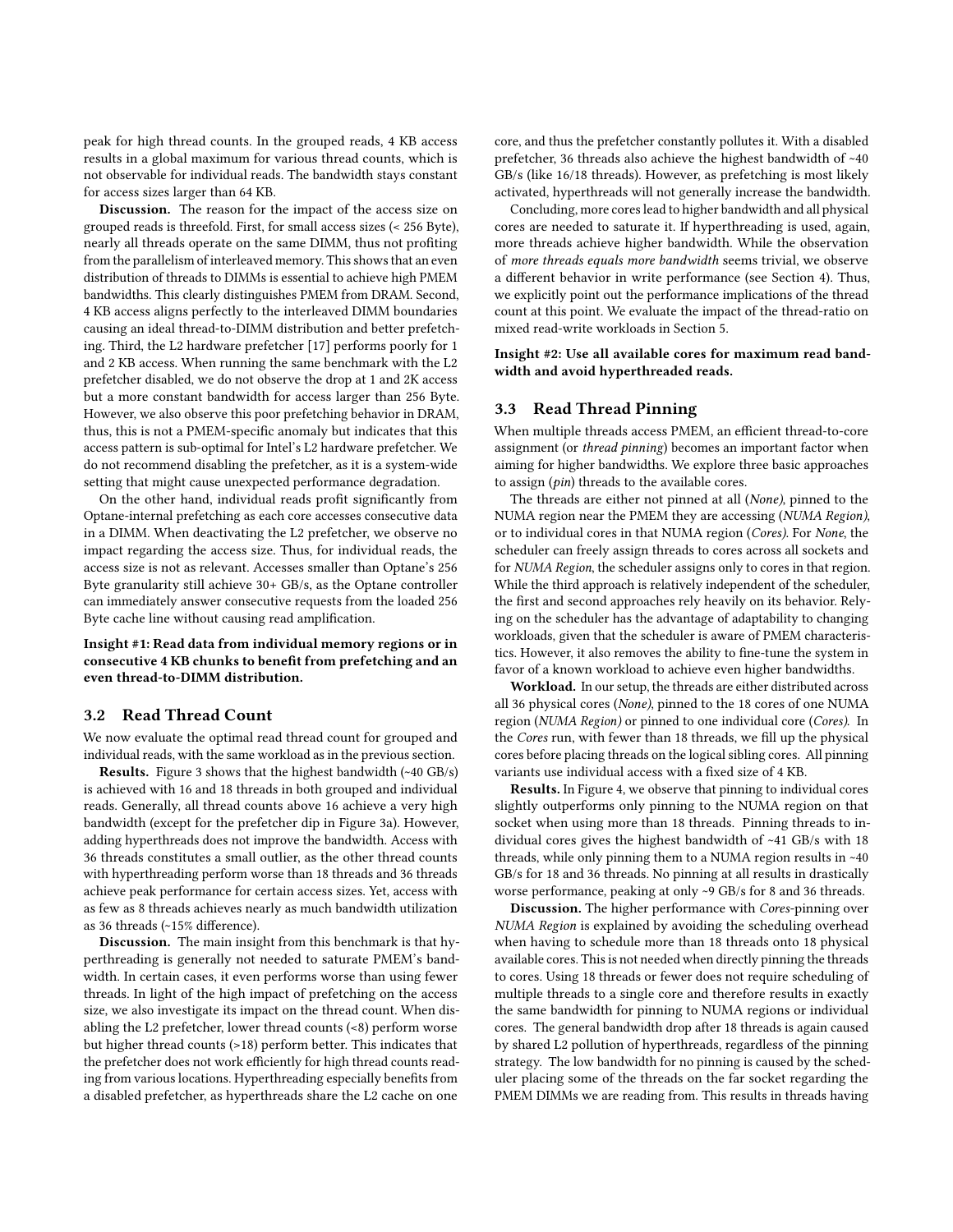<span id="page-4-0"></span>

Figure 4: Read Bandwidth dependent on Pinning.

Figure 5: Read NUMA Effects.

to access PMEM connected to the other CPU socket. As the performance is significantly lower in this case, we evaluate the bandwidth impact of accessing far and near memory in detail in Section [3.4.](#page-4-1)

<span id="page-4-1"></span>Insight #3: Pin threads to avoid far-memory access.

# 3.4 Read NUMA Effects

The low bandwidth of the None-pinning in the previous section indicates that there are NUMA effects when working with PMEM on multiple sockets. In this section, we examine them in detail.

Workload. The threads are pinned to the NUMA region on the first socket. They either read only from the PMEM connected to the same socket (Near), or from PMEM connected to the second socket (Far). We also measure a second run for far PMEM access (2nd Far). All access is individual with a size of 4 KB.

Results. In Figure [5,](#page-4-0) we measure the bandwidth when accessing PMEM across sockets. It shows that accessing PMEM connected to the near socket has a peak performance of ~40 GB/s. The first access on the far PMEM results in a very low bandwidth of ~8 GB/s, being worse by a factor of 5. The optimal thread count for far PMEM access also shifts from 18 threads to only 4 threads. This is the same effect we see in Figure [4,](#page-4-0) when not pinning threads at all. An interesting effect, which we observe, is the warm-up behavior when accessing far PMEM. Starting from the second run, the performance nearly matches the performance of accessing the near PMEM (~40 GB/s when accessing near PMEM vs. ~33 GB/s when accessing far PMEM in the second and consecutive runs).

Discussion. Figure [1](#page-1-1) shows the architecture of our and other commonly used systems [\[45,](#page-12-15) [54\]](#page-12-9). Especially, it shows that we have two independent sets of PMEM DIMMs, which are not interleaved with each other and have to be accessed individually. Intel® Xeon® processors use a coherency protocol to manage the address space of multiple sockets that requires address space mappings. When memory is accessed by cores from another socket, mapping entries need to be reassigned [\[18\]](#page-12-31). If access to the same memory regions is constantly switching between sockets, constant remapping is required. The warm-up behavior results from this reassignment and strongly reduces the bandwidth. This can be verified by the fact that reading with a single thread on far memory before reading with multiple threads on far memory eliminates the warm-up behavior, which implies that this is not a core- but a NUMA region-related anomaly.

The lower bandwidth of the 2nd Far is caused by a high crosssocket UPI utilization, which we investigate further in the following section. Considering these two effects, we recommend accessing only near PMEM, or if this is not possible, to change the assignment of address spaces to NUMA regions as rarely as possible. If this is

<span id="page-4-2"></span>

Figure 6: Read from Multiple Sockets on PMEM/DRAM.

not considered, bandwidth will be poor regardless of the access size or thread count. These effects are also observable in DRAM-based systems, albeit slightly weaker [\[41,](#page-12-32) [42\]](#page-12-33).

Insight #4: Threads should only read data on their near socket PMEM. If this is not possible, the assignment of address spaces to NUMA regions should change as rarely as possible.

## <span id="page-4-3"></span>3.5 Read from Multiple Sockets

After investigating the performance of near and far PMEM from a single socket, we now evaluate the same access from multiple sockets, i.e., the interaction of multiple threads on multiple sockets concurrently reading from near and far PMEM. We also compare this to the performance of multi-socket DRAM reads.

Workload. When reading in parallel across two sockets, five combinations are possible: i) Reading from one socket on its near PMEM, *ii*) reading from one socket on its far PMEM, *iii*) reading from two sockets on their near PMEM respectively, iv) reading from two sockets on their far PMEM respectively, and  $\nu$ ) reading from one socket on its near PMEM and reading from the other socket on its far PMEM (i.e., both read the same memory). The threads are pinned to NUMA regions and the access is individual 4KB.

Results. Figure [6](#page-4-2) shows the accumulated bandwidth across all threads in these scenarios when reading across two sockets for PMEM and DRAM. The results for reading only on the near (i) or far (ii) PMEM on one socket match the results from Figure [5,](#page-4-0) peaking at ~40 GB/s and ~33 GB/s, respectively. We also see peak bandwidth for near DRAM (~100 GB/s) but a stark difference in far access, achieving only ~33 GB/s. Using 18 threads on each socket (36 total) accessing their near memory (iii) results in a linear speedup with the number of sockets, resulting in a bandwidth of ~80 GB/s (PMEM) and 185 GB/s (DRAM). This setting also does not use the UPI and thus, does not limit other inter-socket communication. Accessing the far memory with 36 total threads  $(iv)$  peaks at only ~50 GB/s (PMEM) and ~60 GB/s (DRAM). This is significantly lower than the performance of only near access on both sockets. Accessing the same PMEM from different sockets (v) yields a very low bandwidth on PMEM, while nearly achieving the performance of only far access on both sockets for DRAM.

Discussion. While reading from near memory performs best and scales linearly, reading from far memory does not. Since every read request and answer of far access to memory has to be conducted via the UPI, it becomes the bottleneck when both sockets access their far memory, resulting in a flattened curve compared to reading from near sockets. The UPI achieves ~40 GB/s per direction but about 25% of this is required for metadata transfer, i.e., allowing for ~30 GB/s data per direction. We verify this by running the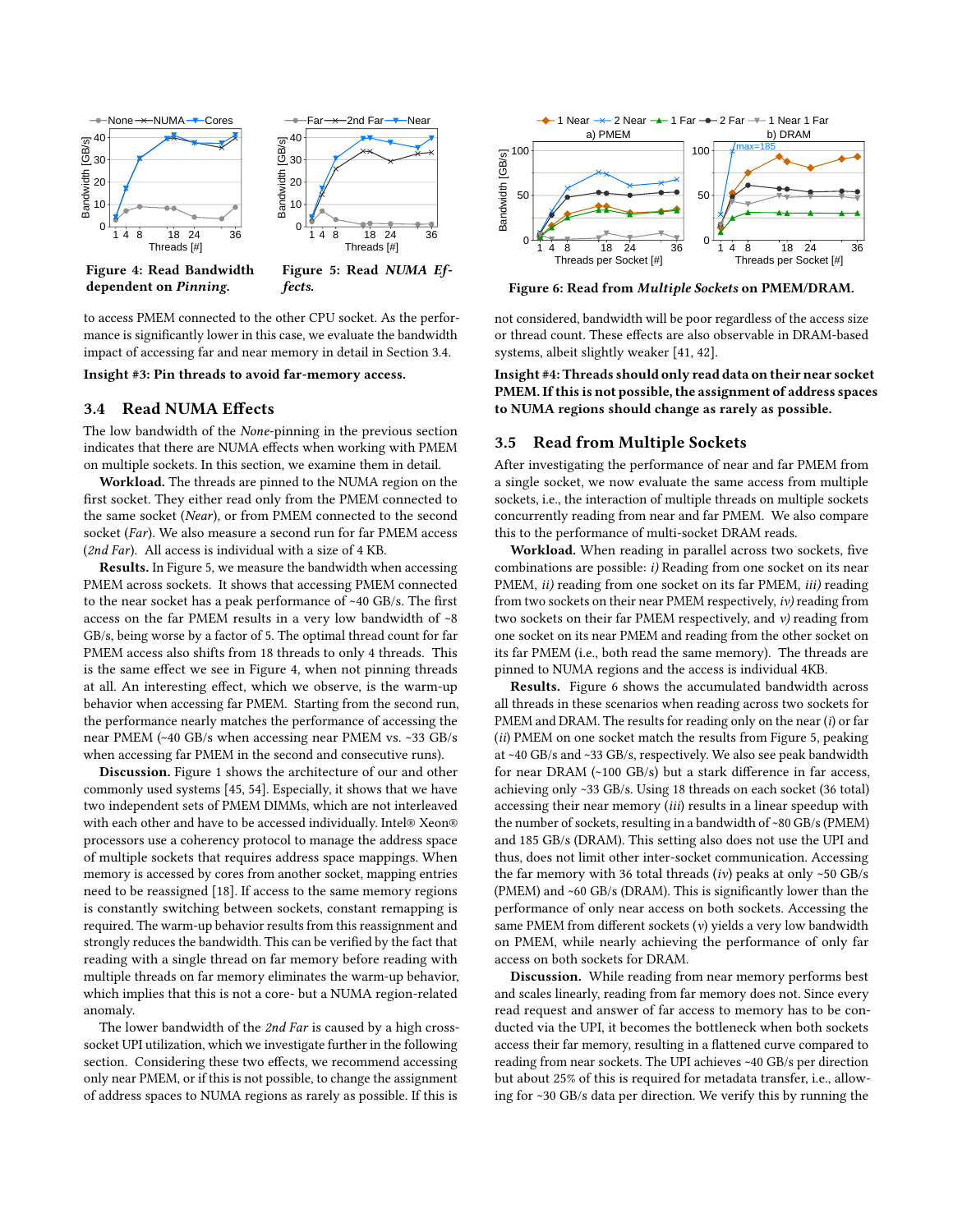benchmark in VTune, showing an average UPI utilization of 90+%, including metadata. Thus, both DRAM and PMEM are limited by the UPI but the impact on DRAM is significantly higher due to otherwise higher absolute bandwidth utilization.

Reading the same memory from both sockets achieves very low bandwidth utilization compared to the respective 1 Near configuration. This is caused by the cache coherency mapping across sockets (cf. Sec. [3.4\)](#page-4-1), which incurs higher UPI utilization and writes to the memory. This is especially harmful in PMEM, as mixed read/write access heavily impacts the overall bandwidth.

A second reason for the reduced performance is the pollution of the RPQs and WPQs. On a single socket, threads insert their requests nearly sequentially into the queues. But with a second socket, these sequences are interrupted by requests inserted with latency by another socket into the same iMC. This causes read amplification of the 256 Byte PMEM cache line and thus reduces performance. Following this, adding more threads from another socket does not increase PMEM performance.

In conclusion, fully utilizing PMEM from multiple sockets requires an efficient splitting of the data across PMEM with the goal that threads on both sockets should not have to read from far PMEM. However, as providing detailed partitioning concepts is beyond the scope of this work, we refer the reader to existing research [\[3,](#page-12-34) [13,](#page-12-35) [31,](#page-12-36) [43,](#page-12-37) [44\]](#page-12-38) and plan to investigate such PMEM-aware partitioning schemes in the future.

Insight #5: If possible, stripe data into independent and evenly distributed data sets across the PMEM of all sockets and ensure that sockets read only from near PMEM.

# <span id="page-5-0"></span>4 Sequential Write Performance

In order to analyze large volumes of data, it first needs to be ingested into the system that analyzes it. Thus, an important feature of data warehouses is an efficient data import [\[14\]](#page-12-29). Additionally, large intermediate results are often produced in complex analytical queries, e.g., when data is sorted or joins are performed. Again, these intermediate writes should be as efficient as possible to achieve higher throughput within OLAP systems. Both data ingestion, as well as intermediate result creation, are often expressed in sequential writes. Therefore, we investigate the performance of sequential writes in OLAP systems in this section.

We perform our analysis analogously to that of sequential reads in Section [3,](#page-2-0) covering the same dimensions Access Size, Thread Count, Thread Pinning, NUMA Effects, and Multi-Socket Characteristics. For all our stores, we use the non-temporal vmovntdq instruction, which exploits AVX-512 of modern systems, as done in previous work [\[54\]](#page-12-9). All writes are followed by an sfence instruction, which is required to guarantee persistence. Unless stated otherwise, all write benchmarks write 70 GB of raw data to PMEM.

#### 4.1 Write Access Size

A crucial factor for the overall write bandwidth to PMEM is the size in which data is written. To better understand the impact this size has, we evaluate it for various thread counts.

Workload. We run the benchmark for 1 to 36 threads with access sizes from 64 Byte to 32 MB. The access size is defined as the number of consecutive bytes that a thread writes in one operation.

<span id="page-5-1"></span>

Figure 7: Write Bandwidth dependent on Access Size and Thread Count. Bandwidth is heavily impacted by the combination of access size and thread count.

In the Grouped Access, writes are interleaved across all threads, i.e., if thread 1 writes bytes 0–255, thread 2 writes from byte 256, which leads to one global sequential write. In Individual Access, each thread has its own disjoint memory region, i.e., thread 1 writes GB 0 to 1, thread 2 writes GB 1 to 2, which leads to #threads sequential writes. All threads are pinned to a single socket via numactl.

Results. We show the results in Figure [7.](#page-5-1) We observe that the access size has a significant impact on the bandwidth for both grouped (a) and individual (b) access. However, grouped writes behave nonmonotonically in that they increase, decrease, and increase again for certain access sizes, which is not observable as strongly for individual writes. Overall, two trends are visible, i) bandwidth increases significantly from 64 Byte to 256 Byte or 4 KB and ii) bandwidth decreases after 256 Byte for thread counts above 18. Thus, we observe the counterintuitive trend to achieve the highest bandwidth: the higher the thread count, the lower the access size must be. Unlike read operations, this indicates a strong entanglement between the access size and the number of threads used. In this section, we focus on the access size alone that yields the highest performance and we investigate the impact of the thread count in the following section. We also distinguish between grouped and individual writes, as they differ significantly for small access sizes, e.g., 2.6 GB/s compared to 9.6 GB/s with 64 Byte and 36 threads. Writes larger than 1 KB achieve the highest overall bandwidth with a global maximum of 12.6 GB/s for grouped 4 KB access.

Discussion. Similar to sequential read access, there are two peaks at around 256 Byte and 4 KB. The 256 Byte peak indicates a beneficial write-size equivalent to Optane's internal access granularity. The 4 KB peak, on the other hand, indicates a beneficial write-size equivalent to the DIMM-interleaving size.

To understand this behavior in more detail, we look at the underlying components in the Optane DIMMs. Each DIMM contains an internal write-combining buffer that groups neighboring writes before flushing them to the underlying storage medium. A write is not necessarily flushed directly but held in the buffer, which increases the number of write requests the DIMM can process as fewer expensive PMEM flushes are needed. This buffer is required, as the CPU transfers only 64 Byte cache lines but Optane works with 256 Byte "cache lines". Thus, for writes smaller than 256 Byte, Optane must perform a read-modify-write operation. 256 Byte writes do not cause any write amplification and can be written directly by the controller and they are small enough to not be interrupted by other threads. As each DIMM contains its own write-combining buffer, aligned 4 KB writes target exactly one DIMM and lead to an ideal thread-to-DIMM distribution with minimal interruption by other threads.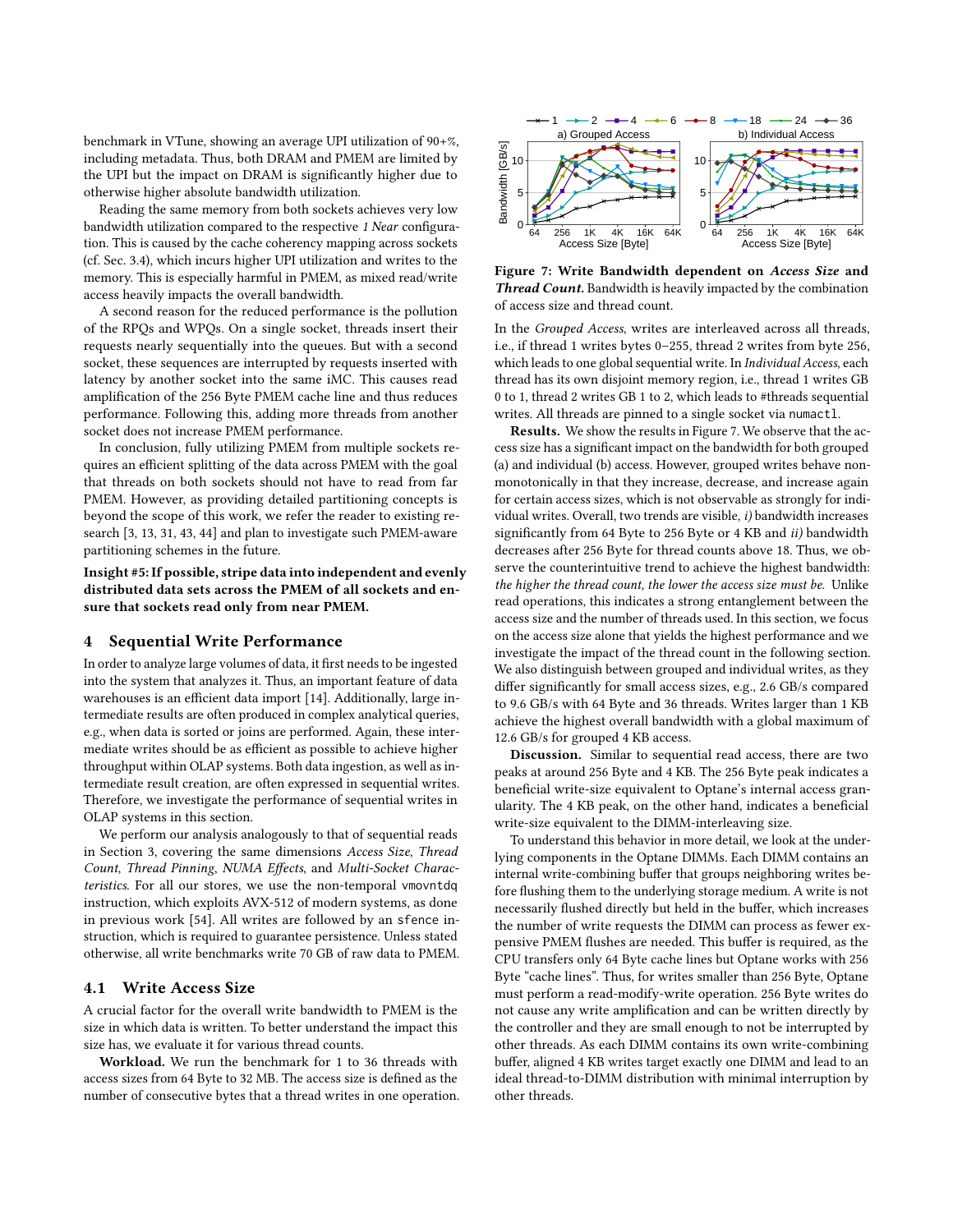The most significant difference between grouped and individual writes is the stark contrast for <128 Byte writes at high thread counts and the non-monotonic behavior of grouped writes. If each thread receives its own memory region, the other threads do not interfere with the write-combining logic as strongly. This indicates that the buffer cannot perform write-combining efficiently across threads. Secondly, similar to grouped sequential reads, smaller access sizes all target the same DIMM. This pattern does not fully utilize the parallelism of all available DIMMs with a poor threadto-DIMM distribution. For individual writes, the threads naturally distribute across the DIMMs, leading to a higher DIMM-parallelism.

In general, PMEM writes behave significantly differently than DRAM writes. In DRAM, more threads result in higher bandwidth and we do not observe any decrease in performance for larger access sizes. This must be taken into account when designing write-heavy, memory-bound systems, as the favorable access sizes known from DRAM might have a negative impact on the overall bandwidth utilization in PMEM.

This evaluation provides two main insights: i) workloads requiring many small writes, e.g., appending to a log file, should be performed on individual memory locations, e.g., one log per worker and ii) grouped writes should be either 4 KB or 256 Byte operations. As we are investigating the maximum performance for a given access size at this point, we recommend using 4 KB, as this performs best for both grouped and individual writes. However, as shown above, the performance is tightly coupled to the access size in combination with the thread count. Thus, we evaluate the impact of the thread count in the following section.

Insight #6: Write data in 4 KB chunks to achieve the highest bandwidth or in 256 Byte chunks if smaller consecutive writes are necessary.

## 4.2 Write Thread Count

Having determined a reliable access size, we proceed to evaluate the optimal thread count for writing to PMEM.

Workload. We use the identical workload as in the previous section with 1 to 36 threads on one socket.

Results. Figure [7a](#page-5-1) shows the highest bandwidth of ~12.5 GB/s for 4, 6 and 8 threads at 4 KB. However, only the 4- and 6-thread configurations achieve ~12 GB/s with an increasing access size while the 8-thread configuration drops to ~8 GB/s. A similar trend is observable for the individual writes. A second peak is visible around 256 Byte, where all thread counts above 18 achieve ~10 GB/s. However, for access sizes larger than 256 Byte, the high thread count performance decreases significantly, stabilizing at around 5–6 GB/s. Generally, for thread counts up to 4 (and 6), larger access sizes result in higher bandwidth but for higher thread counts the performance drops after a peak. This is visible for larger writes, where 2 threads achieve the same bandwidth as 8 threads.

To further investigate this behavior, we provide a combined measurement of access size and thread count in Figure [8.](#page-6-0) It depicts a boomerang-shaped peak-bandwidth pattern along top left – bottom left – bottom right with a bandwidth above 10 GB/s. There are two major observations to be made in this figure. First, the bandwidth does not drop when increasing the access size but keeping the number of threads constant at around 4 to 8. Second, the performance

<span id="page-6-0"></span>

Figure 8: Write Bandwidth dependent on Access Size and Thread Count. Write bandwidth peaks at 1–4 KB access size and 4–6 threads. Increasing only one of them shows a slight decrease, increasing both at the same time significantly decreases bandwidth.

does not drop significantly when increasing the threads but keeping the access size constant between 256 Byte and 1 KB.

Discussion. Our measurements show that write bandwidth displays a considerable variation in performance. Write bandwidth is tightly coupled to two parameters, i.e., the access size and thread count. This differs significantly from the equivalent read bandwidth results, where an increase in threads or access size leads to an increase in bandwidth. A first major insight is that 4 threads are sufficient to fully saturate the PMEM bandwidth. Also, while 4, 6, and 8 write threads all reach a maximum performance at 4 KB, only 4 and 6 threads can maintain this bandwidth for larger access sizes. Compared to reads, we observe far less variance in the bandwidth, as writes are not affected by caching and prefetching, which might lead to unexpected performance as in reads (e.g., bad 1 KB access).

Two further related insights are that i) more threads harm the overall bandwidth of the system for large accesses and ii) scaling both the access size and thread count reduces the bandwidth while scaling only one of them can improve it. This behavior contrasts that of DRAM and leads to counterintuitive access patterns for PMEM users.

The effect that the bandwidth degrades beyond 256 Byte access size in certain thread configurations has two reasons. The first of which is contention at the iMC-level. As write operations are masked by the iMC, the application can issue a significantly higher number of requests than the underlying storage medium supports. Additional threads will in turn issue more requests. If the storage cannot complete the write operations as fast as they are received, this leads to full WPQs in the iMC and, thus, slower write calls.

The second and more relevant cause for a decreased bandwidth with large access sizes and higher thread counts is the internal writecombining buffer. As an application can only write a maximum of 64 Byte in a single request (CPU cache line size), the buffer receives many requests to write the given access size, which needs to be held in the buffer for efficient flushing. However, a higher number of threads issue many requests spread across the memory range, thus requiring the buffer to flush more often as it cannot hold all data. This leads to write amplification and decreased bandwidth.

Regarding the thread count, PMEM writes behave significantly different than DRAM writes. In PMEM, adding threads beyond 8 harms the bandwidth, while DRAM benefits from more threads and even scales nearly linearly when using hyperthreading. Therefore, we advise against scaling up both the number of threads and the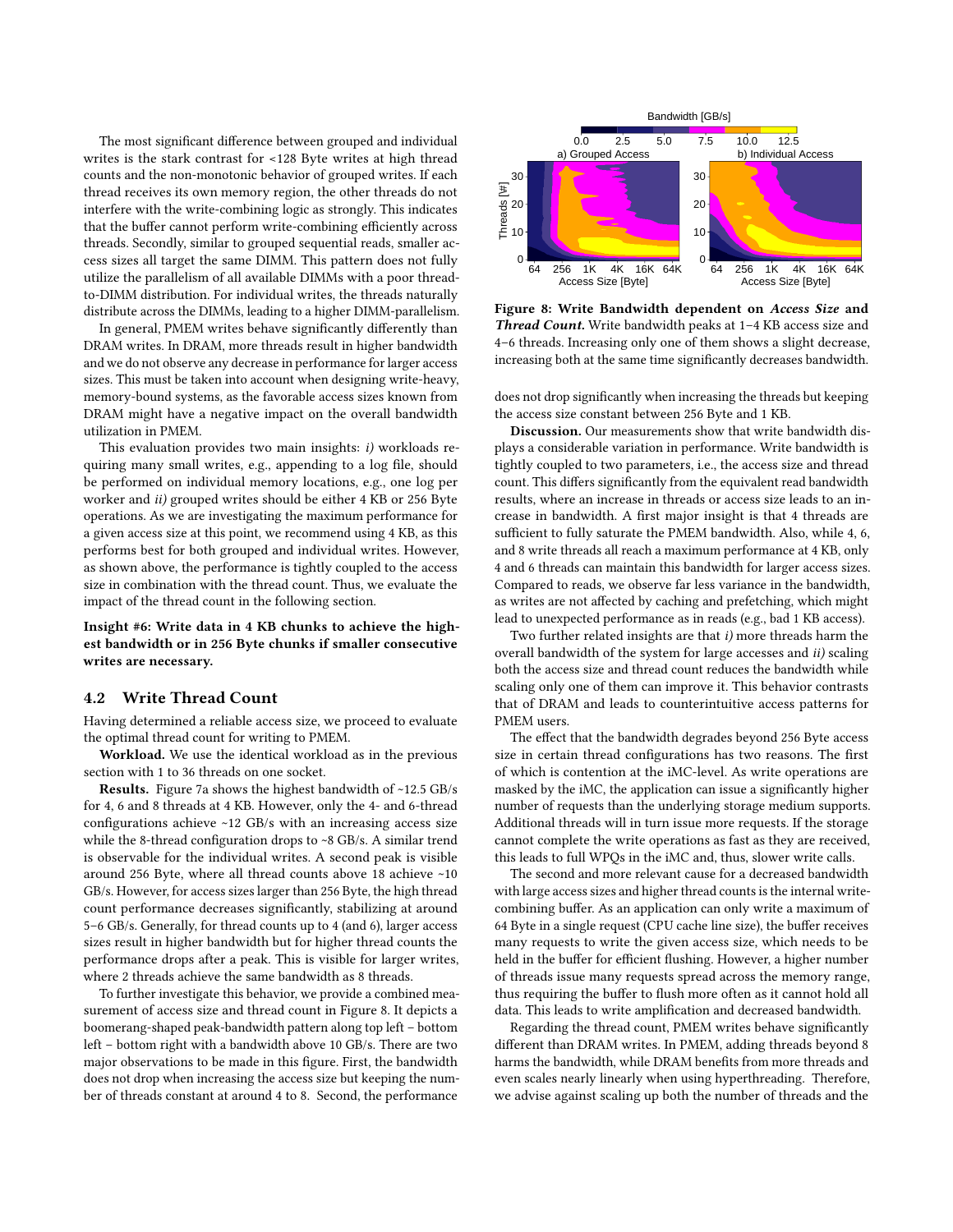<span id="page-7-0"></span>

access size. If the access is strictly sequential for all threads (e.g., appending to a log) and writes are small (< 256 Byte), adding threads will not harm the performance as severely. However, for larger access sizes (> 1 KB) an increase in threads causes stronger write amplification and reduced performance.

Insight #7: Use 4 – 6 threads to write to PMEM in large blocks or keep the access small when scaling the number of threads.

## <span id="page-7-1"></span>4.3 Write Thread Pinning

We now explore the effect that thread pinning has on the write bandwidth of PMEM.

Workload. The threads are either not pinned at all (None), pinned to the NUMA region near the PMEM they are accessing (NUMA Region), or to explicit cores in that NUMA region (Cores). All pinning variants use individual access with a size of 4 KB.

Results. In Figure [9,](#page-7-0) we observe the same pattern as for reading (see Section [3.4\)](#page-4-1). No pinning performs worse than pinning and pinning to individual cores outperforms pinning to NUMA regions when using more than 18 threads. During writing, no pinning peaks at ~7 GB/s while pinning to individual cores peaks at ~13 GB/s. We also see that no pinning has a weaker relative impact on the write bandwidth than it does on reading. No pinning is 2x worse for writing, while we see that no pinning is 4x worse for reading. We also observe the same effect as in Figure [7,](#page-5-1) where the bandwidth drops for a 4 KB access after 8 threads.

Discussion. The increased bandwidth of explicit over NUMAregion pinning has the same reason as for reading. The scheduler must place more hyperthreads than available cores, causing scheduling overhead and more frequent thread-to-core changes. As each NUMA region contains two NUMA nodes, intra-region placements might still cause inter-node assignments, which write data via different iMCs. Thus, the write-combining buffer cannot combine writes as efficiently, causing higher write amplification and reduced bandwidths. No pinning again shows a very unfavorable performance. As threads can be placed on both sockets, NUMA impacts overall bandwidth. To further investigate this, we evaluate the impact of writing to different NUMA regions in the following section.

If you need more than 18 threads (e.g., when using multiple workers) and exceed the NUMA regions for writing, you should always pin the threads to individual cores. Furthermore, when read threads are pinned to individual cores one should also pin write threads to avoid cache conflicts or bad placements.

<span id="page-7-3"></span>Insight #8: Pin write-threads to individual cores if you have full system control. Otherwise, pin them to NUMA regions.

## 4.4 Write NUMA Effects

Section [4.3](#page-7-1) shows that writing is also impacted by far PMEM access, resulting in low bandwidth. Therefore, we evaluate how to efficiently write in a multi-socket environment.

Workload. The 36 threads (one per physical core) are pinned to the NUMA regions of their respective socket. We run two experiments, one where all threads only write to their near PMEM and one where all threads only write to their far PMEM. The access size is fixed to 4 KB.

Results. The two single-socket configurations in Figure [10](#page-7-0) (i.e., 1 Far and 1 Near) show the write bandwidth dependent on the number of threads. They show that writing to only near PMEM has a peak performance of ~12.5 GB/s (4 threads) but only ~7 GB/s (with 8 threads) when accessing PMEM connected to the far socket. Additionally, we observe that at least 6 threads are needed to maximize the bandwidth when accessing the far memory compared to 4 in near memory accesses. Unlike reading, we do not observe any warm-up effect when writing.

Discussion. The cause for the bandwidth drop when writing to far PMEM is twofold, i) higher latency for individual writes via the UPI and ii) read-modify-write behavior instead of write-only. If a write accesses far PMEM, all data needs to pass through the UPI, the latency for the blocking write operation increases and, thus, the bandwidth is reduced. Generally, the UPI utilization is very low when writing, as far writes do not achieve high absolute bandwidths. However, this is not the only cause for reduced bandwidth. We observe data being read from the PMEM that should only be written via a non-temporal store. In our case, some ntstore operations behave like a cache line read-modify-write (or clwb) operation. Intel's Architecture Guide [\[19\]](#page-12-39) states that an ntstore only provides a non-temporal "hint" and is not necessarily executed as such. This read-modify-write pattern requires more bandwidth and is essentially a mixed read-write workload, thus reducing the available write bandwidth. In this benchmark, we observed a write amplification of up to 10x, e.g., ~500 MB/s actual data with 18 far threads but an internal write bandwidth consumption of 5 GB/s. To further understand these effects, we investigate multi-socket writes in Section [4.5](#page-7-2) and mixed read-write workloads in Section [5.1.](#page-8-1)

<span id="page-7-2"></span>Insight #9: Threads should only write data to their near PMEM.

## 4.5 Writing to Multiple Sockets

Section [4.4](#page-7-3) shows that writing to far memory results in low bandwidth. Therefore we evaluate how to properly utilize the multisocket characteristics of our server for writing data.

Workload. To optimize our workload for the dual-socket characteristics, we use the same combinations as in Section [3.5.](#page-4-3) When writing in parallel across two sockets these are, i) writing from one socket to its near PMEM, ii) writing from one socket to its far PMEM, iii) writing from one socket to its near PMEM and writing from the other socket on the same PMEM (its far PMEM), iv) writing from two sockets to their respective near PMEM, and  $v$ ) writing from two sockets to their respective far PMEM. The configurations that write from both sockets in parallel use up to 72 threads, while the other ones use a maximum of 36 threads. Threads are pinned to the NUMA region of their respective socket and the access size is fixed to 4 KB.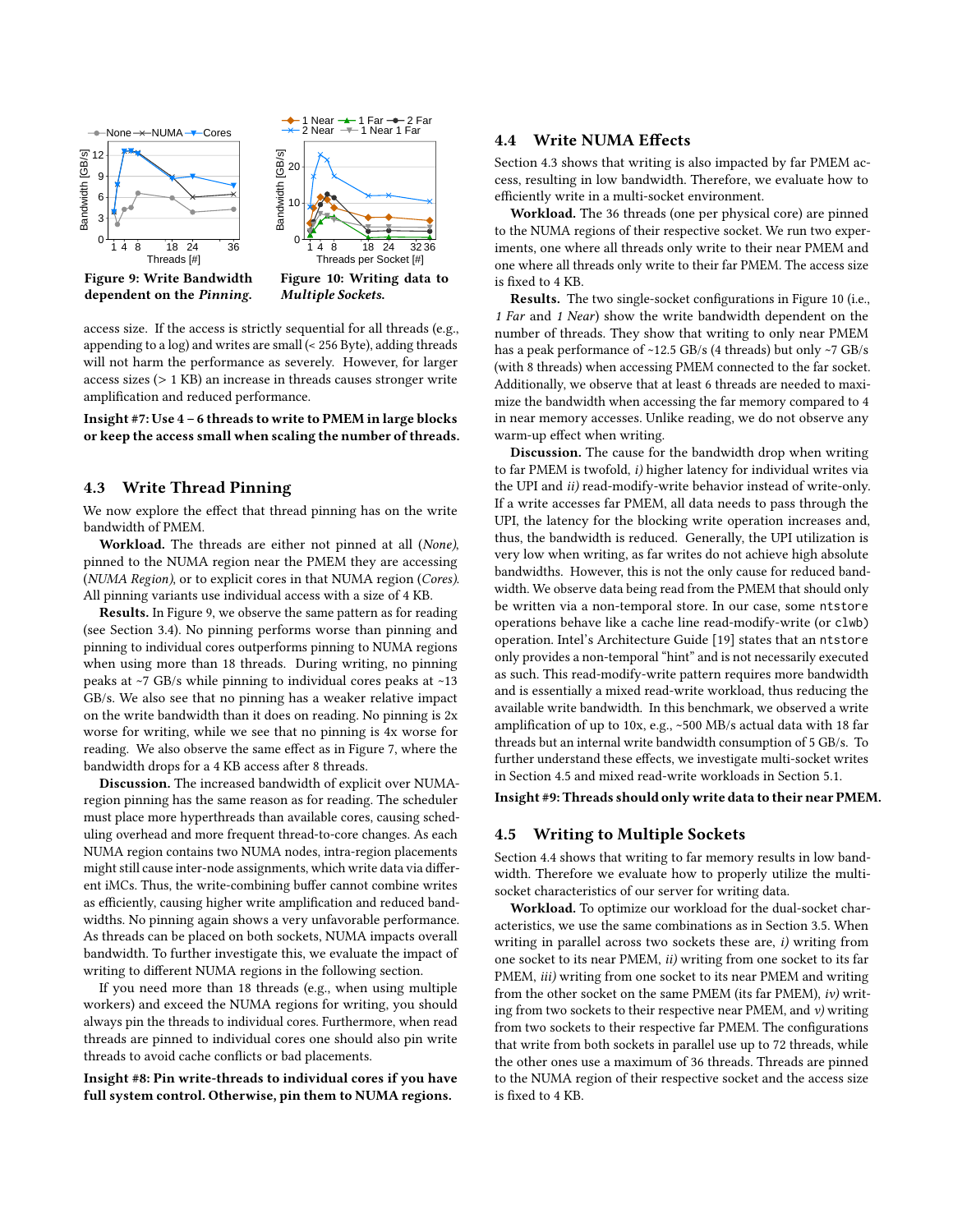<span id="page-8-3"></span>

Figure 11: Mixed Workload Performance.

Results. Figure [10](#page-7-0) shows that accessing near PMEM (i) achieves the highest bandwidth and doubles when using both sockets (iv). The same 2x speed-up holds, though significantly lower, for writing to the respective far PMEM  $(v)$ , peaking at ~13 GB/s for 8 threads per socket. When both sockets write to the same PMEM (iii), the performance is low as in the equivalent reading operations (see Section [3.5\)](#page-4-3). This peaks at ~8 GB/s, again showing worse results than using only near threads.

Discussion. Accessing far memory, regardless of whether from one or both sockets, achieves at most 50% of the bandwidth compared to their near PMEM access. As discussed in the previous section, higher latency and read-modify-write behavior is the main cause for the poor far memory write performance. The more threads write to far memory, the bigger is the performance drop due to write amplification. Also, writing to far memory that is also being written to from the near socket, reduces the bandwidth by up to 25%. Writing data in this pattern should be avoided whenever possible.

Overall, writing across NUMA regions performs considerably worse than reading across them. We recommend writing data only to near memory to avoid significant performance hits. Similar to reading, systems should use efficient partitioning schemes, which take multi-socket PMEM into account (see Section [3.5\)](#page-4-3). This is especially relevant for the few write-intensive workloads in OLAP, e.g., data import.

#### <span id="page-8-0"></span>Insight #10: Avoid contending cross-socket writes.

#### 5 Mixed and Random Access

Although large sequential read operations (e.g., table scans) are the predominant mode of data access in OLAP workloads, random access and mixed read-writes need to be supported efficiently to allow for parallel aggregations and joins, as well as multi-user systems. We evaluate mixed read-write workloads in Section [5.1](#page-8-1) and random data access in Section [5.2.](#page-8-2)

#### <span id="page-8-1"></span>5.1 Mixed Workload Performance

Even though OLAP workloads consist of mostly independent large reads and writes, they are usually run in parallel to better utilize the system. Queries should be able to run while data is ingested to not halt the entire system. Also, intermediate results are created while other queries are running. They both require efficient reads while writing. We now investigate the overall bandwidth in mixed read-write workloads.

Workload. We run a benchmark with  $x$  write threads and  $y$ read threads in different  $x - y$  combinations. We evaluate 1, 4, and 6 write threads, each with 1, 8, 18, and 30 read threads, which gives us at most 36 threads on one socket. Both workloads read/write different data (each 40 GB) on the same PMEM DIMMs. We measure the write and read bandwidth for each run. All combinations use 4KB individual access and are pinned to NUMA regions.

Results. The results are shown in Figure [11.](#page-8-3) The entries are denoted as  $x/y$ , i.e., write/read threads. For comparison, we achieve a read performance of ~31 GB/s with 30 threads without contending workloads and a peak write performance of ~13 GB/s with 6 threads. Adding a single write thread to the 30 read threads already reduces the achieved read bandwidth to ~26 GB/s. Adding more write threads further reduces the read bandwidth. Also, the combined read and write bandwidth does not exceed the non-contended maximum read bandwidth for any combination. More contending write threads reduces the bandwidth further to ~45% of the maximum read bandwidth with 6 write threads.

On the other hand, the write performance, while still reduced, does not get hit as hard initially. Using a write thread count of 4 with 1 read thread, only reduces the bandwidth from ~13 GB/s to ~12 GB/s, nearly matching the maximum write bandwidth. However, when running with 30 read threads the write bandwidth drops to just above ~40% of the maximum bandwidth, similar to the read performance drop. 6 write threads also reach ~12 GB/s with one contending read thread but perform slightly worse than 4 write threads for the other configurations. Generally, increasing the number of read threads harms the write performance and vice versa, even if the maximum bandwidth is not yet reached.

Discussion. The read bandwidth already shows a major reduction with one write thread accessing the same PMEM DIMMs. Our experiments show that replacing the one contending write thread with a contending read thread only reduces the bandwidth to ~29 GB/s instead of  $\sim$ 26 GB/s. This has two reasons, *i*) the bandwidth drop observed with the contending read thread is caused by the L2 Hardware Prefetcher again. Having already only one contending read thread, makes the L2 Hardware Prefetcher prefetch data from two locations, yielding suboptimal results. *ii*) The difference between having a contending read or write thread is caused by the read/write imbalance on PMEM. Due to write operations being significantly slower and therefore blocking the iMCs for a longer time than read operations, the bandwidth with a contending write thread is lower than with a contending read thread. To test this, we replicate this experiment on DRAM, which shows that the gap between an added contending read or write thread is not as significant. The read/write imbalance is considerably smaller on DRAM and therefore this effect is only moderately observable.

From these results, no clear recommendation is evident. As mixing read and write workloads harms the overall bandwidth, the reader must make assumptions about their workloads and adapt accordingly. However, we suggest using the previously recommended number of threads for sequential reads and writes. This combination keeps the balance between read and write bandwidth, as both drop to ~1/3 of their respective maximums. Configurations resulting in a higher accumulated bandwidth result in a significantly higher read/write imbalance, due to a very low write bandwidth. As the bandwidth is impacted notably, for latency insensitive workloads it might be beneficial to execute them sequentially instead of parallel. However, this is highly workload-dependent and cannot be generalized.

<span id="page-8-2"></span>Insight #11: Serialize PMEM access when possible.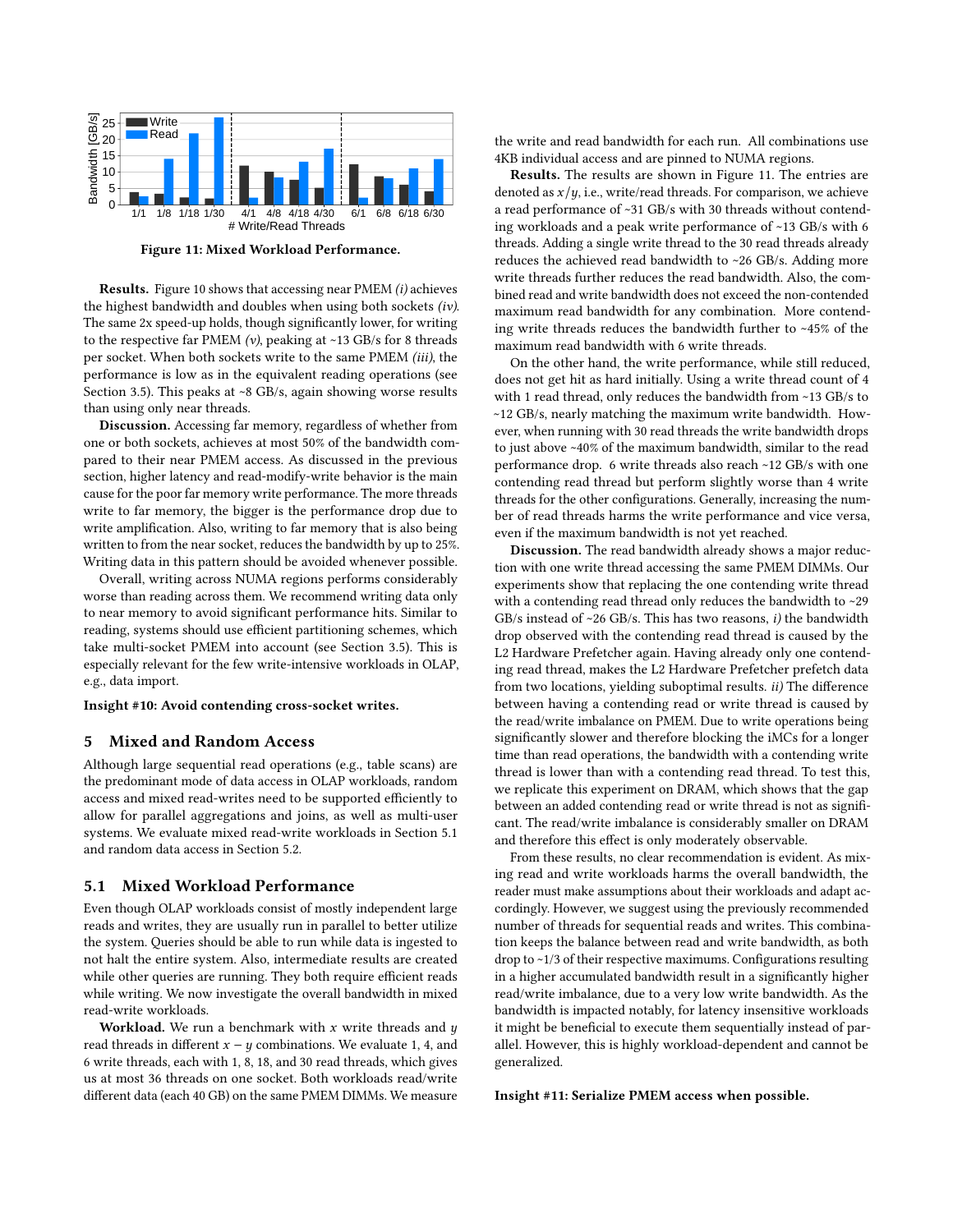<span id="page-9-1"></span>

Figure 12: Random PMEM/DRAM Read Bandwidth

#### 5.2 Random Access Performance

While sequential access generally dominates in OLAP workloads, random access occurs, e.g., during hash probing or point-lookups [\[46\]](#page-12-24). Thus, we investigate the bandwidth of random reads and writes.

Workload. We run the benchmark with  $1 - 36$  threads for access sizes ranging from 64 Byte to 8 KB, as we do not consider larger access sizes to be random anymore. As random access most often occurs in joins or aggregations, we limit the memory range to 2 GB, representing, e.g., a hash index.

Results. In Figure [12,](#page-9-1) we show the impact of random access on the read bandwidth. The maximum random read bandwidth is worse than its corresponding sequential bandwidth, reaching only up to ~2/3 of the maximum for larger access sizes above 4 KB, while DRAM reads achieve only 50% of their sequential maximum. For common smaller access sizes around [2](#page-9-2)56/512 Byte<sup>2</sup> PMEM and DRAM both achieve ~50% of sequential performance. Generally, more threads achieve a higher bandwidth and hyperthreading improves the PMEM bandwidth, unlike sequential reads.

Figure [13](#page-9-3) presents the bandwidth for random writes. Similar to reads, the maximum bandwidth is about 2/3 and 50% of the maximum sequential performance for PMEM and DRAM, respectively We again observe the highest PMEM bandwidth for 4–6 threads and larger access sizes generally improve the bandwidth utilization. On the other hand, the access size has little impact on the DRAM bandwidth and more threads achieve higher bandwidths.

Discussion. Generally, the trends of sequential access are also present in random access. More threads yield higher read bandwidth utilization but decrease write performance. Random reads do not achieve peak sequential performance, as they cannot benefit from prefetching and random writes suffer from reduced writecombining. Very small PMEM access is additionally impacted by read and write amplification, as Optane works in 256 Byte granularity. These results indicate that PMEM behaves similarly to typical random access memory, once a minimum access size is reached, i.e., ~512 Byte in this experiment. DRAM similarly profits from larger access sizes and does not reach its peak bandwidth until 4 KB, but the absolute bandwidth is higher than PMEM's, making it more suitable for random-access workloads.

However, we note that DRAM and PMEM are impacted differently by the size of the memory region. In our evaluation, we discovered that a 2 GB DRAM allocation is present on only one NUMA node within the socket, i.e., only 3/6 channels process requests. When operating on large memory regions, e.g. 90 GB (= all DRAM per socket), DRAM's random performance nearly doubles, as all channels are active. This scaling reaches 90% of DRAM's sequential performance and exhibits, e.g., 4x bandwidth over PMEM

<span id="page-9-3"></span>

Figure 13: Random PMEM/DRAM Write Bandwidth

for 512 Byte. A larger memory region does not impact PMEM, as it is already interleaved across all channels at 4 KB granularity. Hence, in large OLAP systems DRAM scales significantly better when in full use. This difference in performance shows that hybrid designs are essential in future OLAP designs [\[45,](#page-12-15) [52\]](#page-12-16).

Concluding, sequential PMEM access clearly outperforms random access. Yet, (random-access-) DRAM also benefits from larger access sizes and does not reach its full bandwidth for small operations, albeit with considerably higher absolute performance. Therefore, we recommend treating PMEM more as sequential access memory than random access memory for I/O-heavy workloads and investigate the co-design of hybrid memory models in future work. If random access is required, choose the access size as large as possible but at least 256 Byte.

Insight #12: Access PMEM sequentially or use the largest possible access for random workloads.

# <span id="page-9-0"></span>6 OLAP on Persistent Memory

To determine whether PMEM is suitable for OLAP workloads, we implement the Star Schema Benchmark (SSB) as a commonly used data warehouse benchmark [\[36\]](#page-12-17). The SSB has a star schema with one fact table lineorder, and four dimension tables date, supplier, customer, part. The SSB introduces 13 queries (Q) that are grouped into 4 query flights (QFs), where the fact table is joined with a varying number of dimension tables. Queries inside of the same flight always join the same tables but vary both in selectivity and aggregation. The SSB defines a scaling factor  $(sf)$  to determine the data size, where a scaling factor of 1 equals 6 million tuples in the fact table. To investigate the use of PMEM in existing OLAP systems, in Section [6.1](#page-9-4) we execute the SSB on the in-memory database Hyrise [\[24,](#page-12-18) [25\]](#page-12-19). In Section [6.2,](#page-10-0) we handcraft an SSB implementation and apply the insights from our evaluation to show the potential of PMEM in future PMEM-aware OLAP workloads.

#### <span id="page-9-4"></span>6.1 Hyrise SSB

For this experiment, we run the SSB on Hyrise, an open-source, columnar, in-memory database. All tables and intermediates are stored either completely in PMEM or in DRAM. We use sf 50, which results in a fact table with 300 million entries. Higher scaling factors exceed the available memory per socket on our server. As Hyrise does not support NUMA-aware allocation of intermediates and data structures, we run Hyrise on a single socket to avoid undesirable remote memory access. In Figure [14a](#page-10-1), we show the SSB query execution times for PMEM and DRAM. On average, PMEM-Hyrise is 5.3x slower than on DRAM, with a maximum difference of 7.7x for Q2.3 and a minimum of 2.5x for Q3.1.

<span id="page-9-2"></span><sup>&</sup>lt;sup>2</sup>Recent PMEM data structures work on internal 256 Byte access granularity [\[15,](#page-12-40) [34\]](#page-12-41)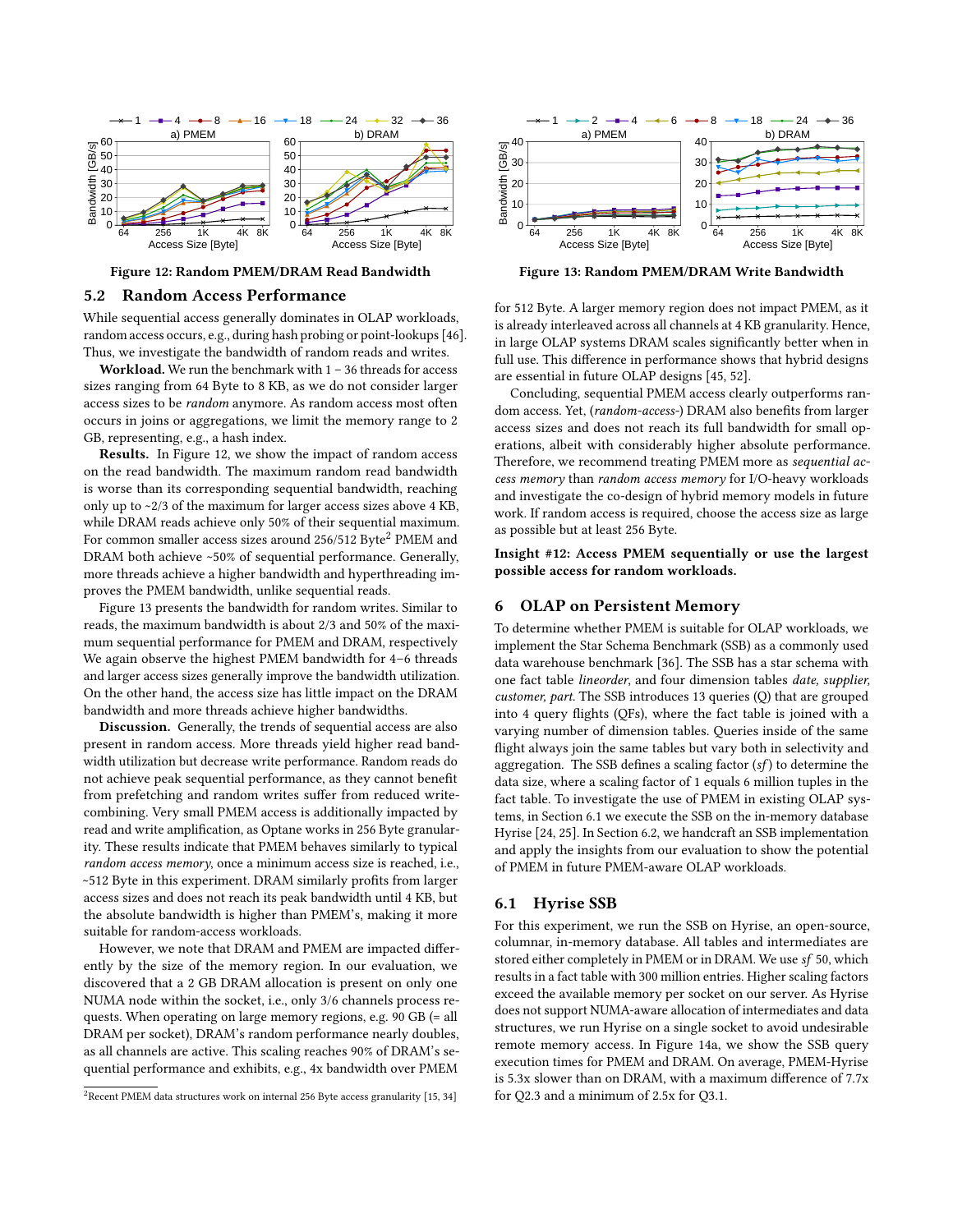<span id="page-10-1"></span>

Figure 14: Star Schema Benchmark Performance.

As the results show, using PMEM as a drop-in replacement for DRAM results in low performance. For most queries, we found that hash-operations (join/aggregate) take over 90% of the execution time. This indicates dominant random access operations, which yield lower performance in PMEM than in DRAM. Thus, Hyrise's PMEM-unaware hash index implementation performs worse in PMEM than in DRAM. To overcome this performance gap, OLAP systems should use PMEM-optimized data structures.

# <span id="page-10-0"></span>6.2 Handcrafted SSB

To demonstrate the potential of PMEM-aware OLAP systems over existing unaware ones, we implement a handcrafted SSB in C++. The goal of this version is to illustrate how certain optimizations affect OLAP queries and not to achieve the highest possible performance with complex join implementations of query-specific tweaks. We note that optimizing PMEM for joins and related data structures [\[27,](#page-12-6) [33,](#page-12-42) [45\]](#page-12-15) is still an open research question, requiring similar investigation as previous in-memory join algorithms [\[10–](#page-12-43) [12\]](#page-12-44), which is beyond the scope of this paper. Data is stored in a row format with a custom schema in one file per table. To avoid parsing overhead for each tuple, we align all fields to 128 Byte, which is slightly larger than the size of a tuple  $(< 10\%)$  and we access only the columns that are relevant to the given query. We implement a basic hash join with the PMEM-optimized hash index Dash [\[34\]](#page-12-41).

The benchmark is conducted with sf 100, i.e., 600 million lineorder entries in 70GB. In our implementation, we assume all data to fit into DRAM and PMEM and we use the same index implementation for both DRAM and PMEM. To improve the performance of our SSB in DRAM and PMEM, we use 36 threads, explicitly pinned to all 36 physical cores across both sockets. The SSB experiments are performed on fsdax, as Dash requires a filesystem interface.

The fact table is shuffled and striped across PMEM on both sockets and threads access only their near data in individual chunks (cf. Individual Access in Sec. [3.1\)](#page-2-3). To achieve this striping in a full OLAP system, NUMA-aware partitioning schemes could be used. In DRAM, we analogously bind memory to both sockets using libnuma. Since the dimension tables are very small in comparison to the fact table, we replicate them on both sockets to avoid far random access, which would drastically decrease the bandwidth utilization. This data layout results in an approximately equal workload on both sockets.

We note that storing data in such a manner and creating optimal partitions is not always possible and generally hard to achieve, e.g., due to skewed data. Full NUMA-awareness in OLAP systems and its trade-offs pose interesting questions for future work.

Figure [14b](#page-10-1) shows the performance of PMEM in comparison to DRAM. On average, PMEM performance is 1.66x times worse than that of DRAM. PMEM achieves its best performance in comparison to DRAM in query Q3.3, being only 1.4x as slow as DRAM and worst in Q1.3, being 3x as slow.

QF1 differs from the other queries since it focuses on sequential read performance with only minimal joins, filters, and intermediates. On PMEM, the queries finish in ~1.3 seconds, while completing in only ~0.5 seconds in DRAM, matching the 2-3x difference in bandwidth between DRAM and PMEM as discussed in Section [3.5.](#page-4-3)

The other query flights consist of joins with multiple dimension tables. Furthermore, they require storing intermediates for the group aggregate. In these complex queries, PMEM performs better than in QF1, as they require more processing than raw table scan speed. We observe that the use of a PMEM-optimized hash index is beneficial in the joins compared to Hyrise, as PMEM achieves much closer performance than in the unoptimized version. Overall, the average query performance in QF2–4 is only 1.6x slower on PMEM than on DRAM.

Table 1: Optimization of Q2.1

<span id="page-10-2"></span>

|  |                                 | 1 Thr.   18 Thr.   2-Socket   NUMA   Pinning     |               |  |
|--|---------------------------------|--------------------------------------------------|---------------|--|
|  |                                 | PMEM   306.7 s   25.1 s   12.3 s   9.4 s   8.6 s |               |  |
|  | DRAM   221.2 s   15.2 s   9.2 s |                                                  | $5.2 s$ 5.2 s |  |

To show the impact of different optimizations, we break down the performance of QF2.1, which is representative of the other queries. In Table [1,](#page-10-2) we list the query completion time for PMEM and DRAM in seconds per query. We present the performance improvements of increasing the number of threads (18 Thr.), using memory and CPUs on both sockets (2-Socket), pinning threads to NUMA regions (NUMA), and pinning threads to physical cores (Pinning).

Increasing the number of threads improves the performance of DRAM more than that of PMEM (14x vs. 12x). Additionally, the runtime of both PMEM and DRAM can be further reduced by 3x when utilizing the dual-socket architecture. In contrast to QF1, in QF2 and later query flights, the join and hash operators limit the query performance, narrowing the gap between PMEM and DRAM. This is supported by the measured bandwidth utilization of ~15 GB/s for PMEM and ~30 GB/s for PMEM. Further investigation shows that the benchmark is memory bound over 70% of the time, indicating that the random-accesses-heavy hash lookups constitute a major performance bottleneck. Following this insight, conducting future research on random access data structures and operations is essential to achieve a good OLAP performance.

To provide an intuition of the performance of a "traditional" OLAP system, we also run Q2.1 on an NVMe  $SSD<sup>3</sup>$  $SSD<sup>3</sup>$  $SSD<sup>3</sup>$ , while storing the hash indexes and intermediates in DRAM. The benchmark completes in 22.8 seconds, as it is limited by the table scan bandwidth. Compared to the traditional setup, PMEM outperforms SSDs by over a factor of 2.6x while not using any DRAM. This shows

<span id="page-10-3"></span><sup>3</sup> Intel® SSD DC P4610 Series, 3.20 GB/s Sequential Read 2.08 GB/s Sequential Write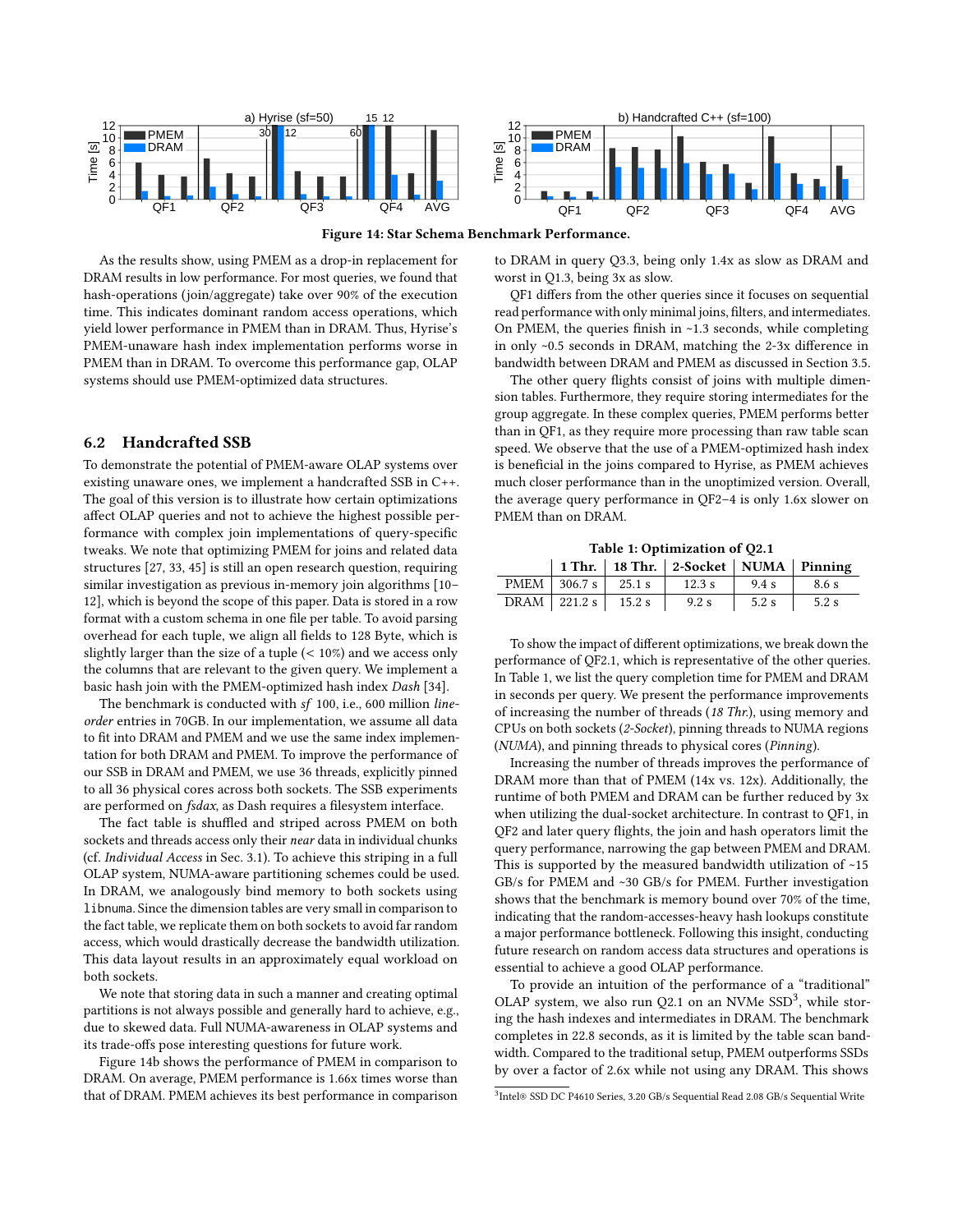that PMEM shifts the bottleneck from traditional table scan disk IO-bound processing to memory-bound operator processing and should be treated like modern in-memory systems when optimizing.

# <span id="page-11-0"></span>7 Best Practices for OLAP

In this section, we gather our insights and discuss them in a larger context. Following our evaluation, we propose the following generalized best practices to maximize bandwidth when working with persistent memory in OLAP workloads. For the individual insights, please refer to the corresponding sections.

- (1) Read and write to PMEM in distinct memory regions (#1, #6).
- (2) Scale up the number of threads when reading but limit the threads to  $4 - 6$  per socket when writing  $(\#2, \#7)$ .
- (3) Pin threads (explicitly) within their NUMA regions for maximum bandwidth (#3, #8).
- (4) Place data on all sockets but access it only from near NUMA regions (#4, #5, #9, #10).
- (5) Avoid large mixed read-write workloads when possible (#11).
- (6) Access PMEM sequentially or use the largest possible access for random workloads. (#12).
- (7) Use PMEM in devdax mode for maximum performance.

Overall, our evaluation has shown that PMEM should be optimized like DRAM for reads. They behave similarly and benefit from the same scaling/access optimizations that are applied to DRAM, e.g., 4KB access in DRAM is aligned with OS cache sizes while 4KB access in PMEM aligns directly with the underlying DIMMinterleaving. Writes, on the other hand, are more complex and impacted unexpectedly when compared to DRAM. To achieve high write bandwidths, it is essential to optimize for write-combining. While NUMA-awareness is critical in both DRAM and PMEM, it should especially be considered for PMEM as it cannot mask poor access patterns with high absolute performance. Generally, unless an application is memory-bound, bad DRAM access is less likely to be noticed due to its overall performance, whereas PMEM can quickly become a bottleneck.

While DRAM is required to achieve the best performance in the SSB and hybrid designs must be considered in future systems, PMEM-only systems offer a good price/performance. We briefly demonstrate this by comparing the current cost of DRAM and PMEM.<sup>[4](#page-11-3)</sup> A 128 GB PMEM DIMM, as used in our system, costs ~\$575 [\[29\]](#page-12-45). Our system contains 12 DIMMs, totaling at ~\$6900 for 1.5 TB PMEM. On the other hand, DRAM costs approx. \$700 for a 64 GB module. The cost of 1.[5](#page-11-4) TB DRAM<sup>5</sup> would be ~\$16800, i.e., 2.4x higher with the average SSB query performance of DRAM being only 1.6x better than PMEM. Should this price difference remain in hourly cloud costs, PMEM offers a viable price/performance alternative to DRAM.

# <span id="page-11-1"></span>8 Related Work

With the availability of Intel's Optane DIMMs, first papers characterizing PMEM performance have been published. At the same time, researchers have already ported existing DBMS to PMEM, serving

OLAP and OLTP workloads. Even others continuously optimize OLAP transaction processing of data warehouses for many years.

PMEM Performance Characteristics Even before PMEM was available, researchers have already written papers speculating about its performance and characteristics [\[39,](#page-12-46) [50\]](#page-12-47). With its public availability in 2019, researchers started investigating its actual performance. This work ranges from deriving a general understanding of PMEM covering a wide variety of PMEM behaviors [\[28,](#page-12-48) [30,](#page-12-7) [54\]](#page-12-9) over examining its interaction in hybrid memory systems [\[45\]](#page-12-15) to designing and evaluating specific PMEM data and index structures [\[27,](#page-12-6) [33,](#page-12-42) [51\]](#page-12-8).

However, recent work on PMEM's performance characteristics does not focus on large multi-socket systems, which are required for OLAP workloads. Yang et al. [\[54\]](#page-12-9) also show that certain assumptions in previous work on PMEM data structures, e.g., the assumed access pattern's behaviors, do not hold for real PMEM hardware. Both these factors show that there are still open questions regarding the low level, hardware-near PMEM characteristics, and performance. Therefore, our evaluation is independent of exact data structures providing general best practices for standalone, PMEM-only performance on large, multi-socket servers.

OLAP Workloads Recent studies show that OLAP workloads are bandwidth-intensive with various data access patterns focusing on sequential and random accesses [\[32,](#page-12-49) [46\]](#page-12-24). Furthermore, Sirin et al. argue that bandwidth utilization is more critical than latency, which can be masked by parallel workloads [\[40,](#page-12-50) [46\]](#page-12-24). Research has also shown that efficiently using the characteristics of modern hardware can improve the performance of OLAP systems by orders of magnitude [\[35,](#page-12-51) [47\]](#page-12-52). We therefore focus on improving PMEM's bandwidth in OLAP typical workloads on large multi-socket systems.

# <span id="page-11-2"></span>9 Conclusion

For many years researchers have speculated about the characteristics of persistent memory. Recent work has shown that many of the assumptions research was based on do not hold for the only recently available actual hardware. In this paper, we present an indepth analysis of the performance of persistent memory for OLAP workloads. Our evaluation shows that it is crucial to understand PMEM's performance characteristics in large, multi-socket systems to maximize its bandwidth. While PMEM can be treated like DRAM for most read access, it must be used differently when writing. We propose a set of 7 best practices for application designers to fully utilize PMEM's bandwidth in future systems. We implement the SSB with our proposed optimizations and show that the performance gains apply to real-world OLAP workloads. In the SSB, PMEM is only 1.66x slower than DRAM on average for large OLAP queries. In conclusion, we show that PMEM is suitable for data-intensive systems and provides a higher capacity at lower prices than DRAM while performing only slightly worse. In future work, we plan to transfer our insights to hybrid PMEM-DRAM setups.

# Acknowledgments

We thank Markus Dreseler for his help with Hyrise and the reviewers for their valuable feedback. This project has received funding from the European Union's Horizon 2020 research and innovation programme under grant agreement No 957407.

<span id="page-11-3"></span><sup>4</sup>This calculation is illustrative, as PMEM prices are not yet stable and cloud providers do not offer PMEM

<span id="page-11-4"></span><sup>5</sup>This is not possible with most common DRAM configurations.